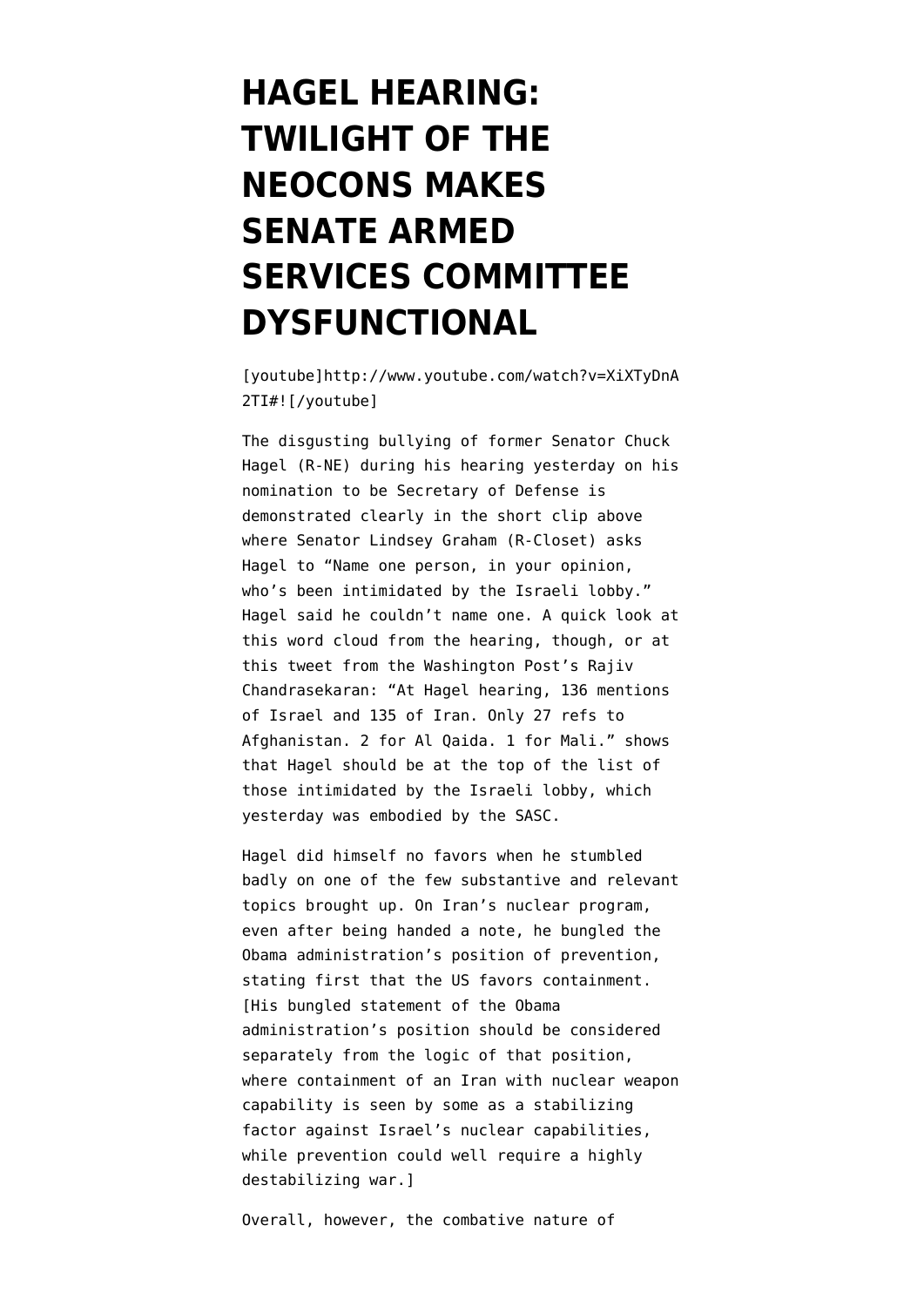Republican questioning of Hagel was just as hostile as the questioning last week of former Secretary of State Hillary Clinton over the Benghazi incident. Why would Republicans turn on one of their own with a vengeance equal to that shown to their long-term nemesis? Writing at [Huffington Post, Jon Soltz](http://www.huffingtonpost.com/jon-soltz/gop-farce-at-hagel-hearin_b_2591483.html) provides an explanation with which I agree when he frames yesterday's hearing as a referendum on neocon policy (emphasis in original):

"Tell me I was right on Iraq!"

Essentially[, that's what Sen. McCain](http://www.huffingtonpost.com/2013/01/31/chuck-hagel-john-mccain-iraq_n_2591001.html) [said](http://www.huffingtonpost.com/2013/01/31/chuck-hagel-john-mccain-iraq_n_2591001.html) during most of his time in today's confirmation hearing for Chuck Hagel. And that sums up why the die had been cast on the Hagel nomination, before we even got to these hearings today, which I am currently at. This vote, I believed (and now believe more than ever) is a referendum on neocon policy, not on Chuck Hagel.

Much of McCain's bullying of Hagel was centered on McCain trying to get Hagel to admit that he had been wrong to oppose the Iraq surge. This clinging to the absurd notion that the Iraq surge was a success sums up the bitter attitude of the neocons as the world slowly tries to emerge from the global damage they have caused. And that this view that the surge was a success still gets an open and unopposed position at the Senate Armed Services Committee highlights the dangerous dysfunction of one of the most influential groups in Washington.

A functional SASC would have spent much time in discussion with Lt. Col. Daniel Davis, who provided a [meticulous debunking of the myth that](http://www.emptywheel.net/2012/02/11/lt-col-daniel-davis-truth-telling-continues-long-report-published-by-rolling-stone/) [the Iraq surge was a success](http://www.emptywheel.net/2012/02/11/lt-col-daniel-davis-truth-telling-continues-long-report-published-by-rolling-stone/). His report, however, has been quietly ignored and allowed to fade from public view. Instead, this committee has essentially abandoned its oversight responsibilities in favor of pro-war jingoism. That Hagel refuses to engage in their jingoism is at the heart of neocon hatred of him.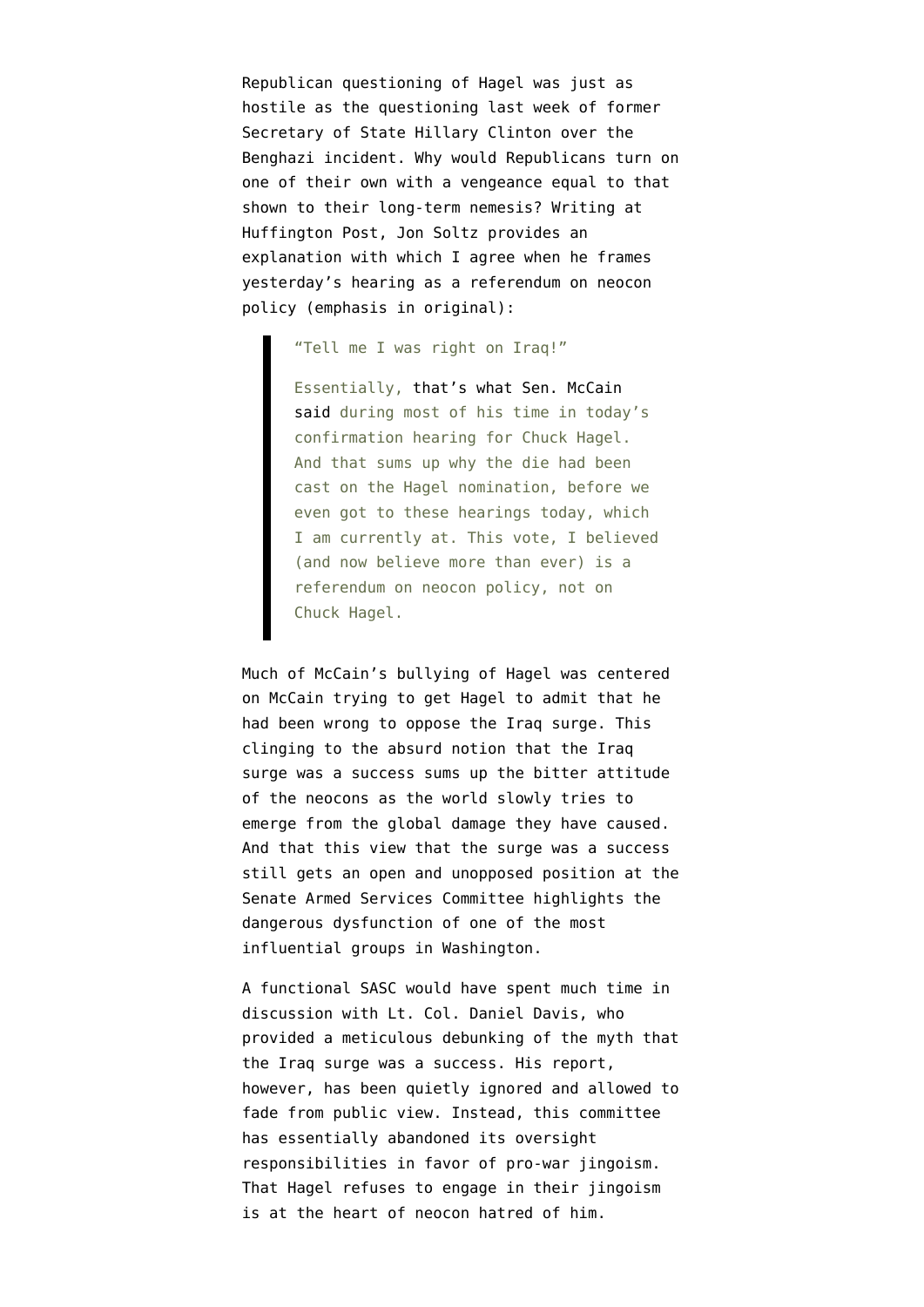Hagel would have done himself and the world a favor by turning the tables on the Committee during the hearing. A [report](http://www.sigar.mil/pdf/alerts/2013-01-30-alert-sp-13-2.pdf) (pdf) released Wednesday by the Special Inspector General for Afghanistan Reconstruction highlights a massive oversight failure by the Senate Armed Services Committee that lies at the juxtaposition of US defense policy in both Iran and Afghanistan. Despite long-standing sanctions against US purchases of Iranian goods, the Committee has allowed the Department of Defense to purchase fuel for use in Afghanistan that could well have come from Iran. Here is the conclusion of the report (emphasis added):

> DOD's lack of visibility—until recently—over the source of fuel purchased for the ANSF raises some concerns. DOD lacked certification procedures prior to November 2012 and had limited visibility over the import and delivery sub-contracts used by fuel vendors. As a result, DOD is unable to determine if any of the \$1.1 billion in fuel purchased for the ANA between fiscal year 2007 and 2012 came from Iran, in violation of U.S. economic sanctions. Controls—recently added by CJTSCC to the BPAs for ANSF fuel—requiring vendor certification of fuel sources should improve visibility over fuel sources. To enhance that visibility, it is important that adequate measures are in place to test the validity of the certifications and ensure that subcontractors are abiding by the prohibitions regarding Iranian fuel. Recently reported steps to correct weaknesses in the fuel acquisition process may not help U.S. officials' in verifying the sources of fuel purchased with U.S. funds for the ANSF. Given the Afghan government's continued challenges in overseeing and expending direct assistance funds, it will become more difficult for DOD to account for the use of U.S. funds as it begins to transfer